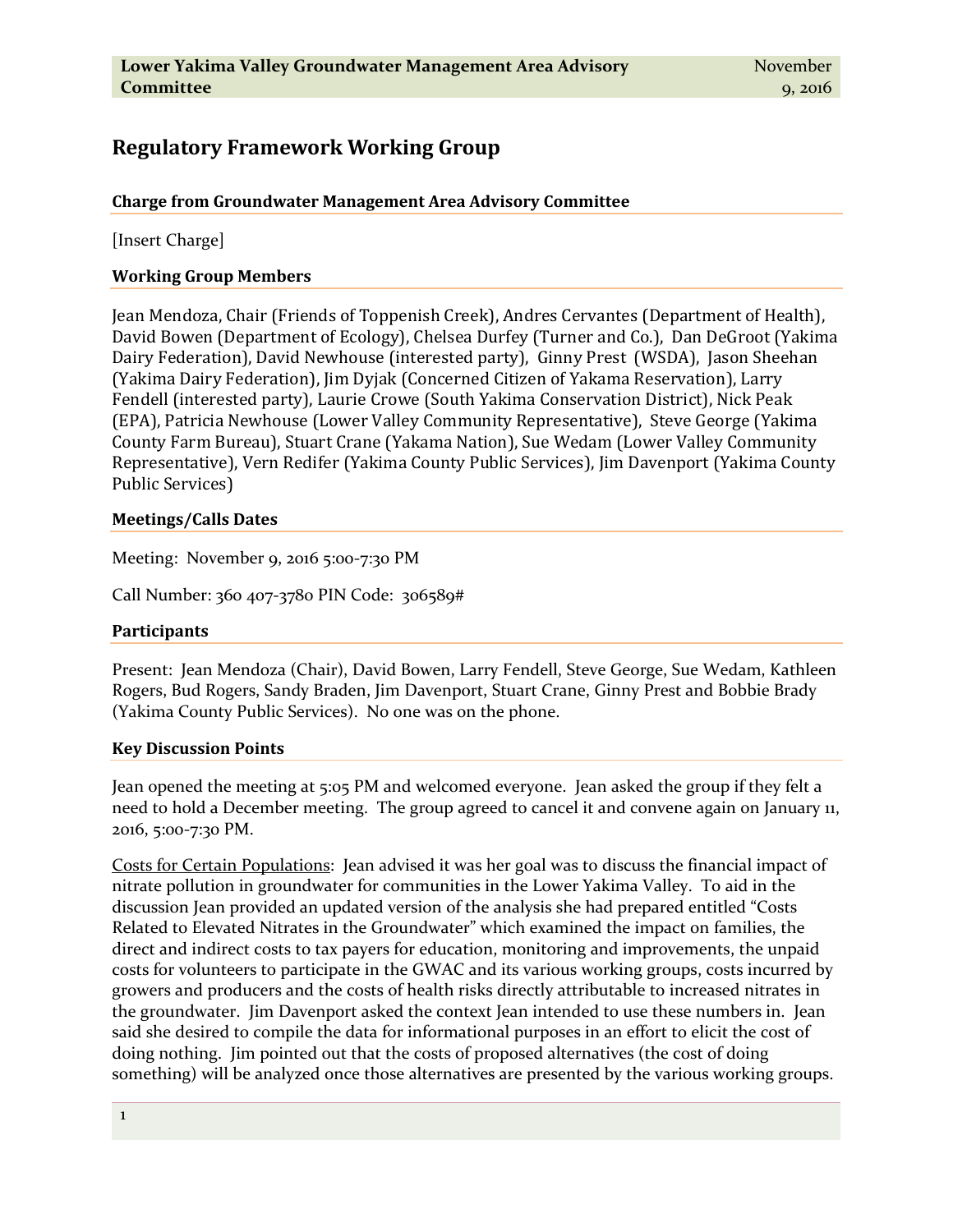Another member added that he was not in favor of hiring someone to do this. However, he saw Jean's estimates and the group's discussion as helpful as it would provide a simple baseline of comparison which would be important in the future.

The group then reviewed and discussed each category and agreed to make the following changes:

1. Families: In the first scenario a member noted that the cost of bottled water was not five percent of the budget, but four percent. The group felt Jean should also look at other cost options besides purchasing bottled water, i.e., a reverse osmosis system, deepening an existing well or drilling a new one. One member suggested that in order to obtain this information Jean might contact Apple Valley Well Drilling and ask the per foot cost to drill a well.

2. Tax Payers: Costs for the Washington State Dairy Nutrient Management Program (DNMP) should be changed from \$1.2 million (as this number was a state-wide cost for two years) to \$100,000 annually per Ginny Prest as it more accurately reflected the WSDA cost to deal with nitrates in the GWMA. Ginny Prest will obtain information that would reflect a more accurate estimate of the cost to train dairies on how to safely apply manures to crops in the GWMA as the amount estimated by Jean of \$575,000 in 2015-16 was a statewide figure. *(NOTE Ginny Prest provided the following update: the DNMP annual statewide budget is \$561,000. DNMP annual expenditures in Yakima are \$72,543 which includes 0.25 Program Manager; 0.50 Inspector salary, benefits, goods & services, and travel. This estimate is based on the last three years' direct expenditure. This does not include expenditures from the NRAS or other agency activities. If the working group is interested in those figures as well, Ginny can work with other WSDA programs to get an estimated cost.)*

The group discussed the cost to connect public sewage from Sunnyside to Outlook; Jim Davenport noted that this could be a proposed alternative.

3. GWAC Participation: A member preferred that citizens' and local advocacy group members' "costs" for attending GWAC and working group meetings be termed "in-kind contributions" since they don't and won't get paid for their time.

4. Growers and Producers: The group discussed the amount of irrigated acres in the Lower Yakima Valley and agreed 94,000 was a more accurate number than 90,000. Jean also explained that she included estimates for both one and two soil samples on 40 and 80 acres because she was unsure of the accuracy of both of these numbers. Jim Davenport said that the recommendation that came out of the Irrigated Ag Working Group was one time per year on 80 acres. The group agreed. The group also discussed what other costs growers/producers incur due to elevated nitrates. One member said that they would have to grow crops that will help them mine the nitrogen that perhaps would not be as profitable as the crop of their choice. Another member noted the expense of transitioning irrigation techniques. Another member suggested hiring an agronomist, but others pointed out that most growers/producers already have at least one.

5. Health: It was suggested that Jean contact Ginny Stern at the Department of Health to find out if she could help with concrete estimates of the health care costs of blue baby syndrome. Jean said that it had been suggested that some cancers result from nitrates but this can't be proven. Another member responded and said that she would not consider including in this category health costs for diseases which were not scientifically linked to nitrates in the groundwater.